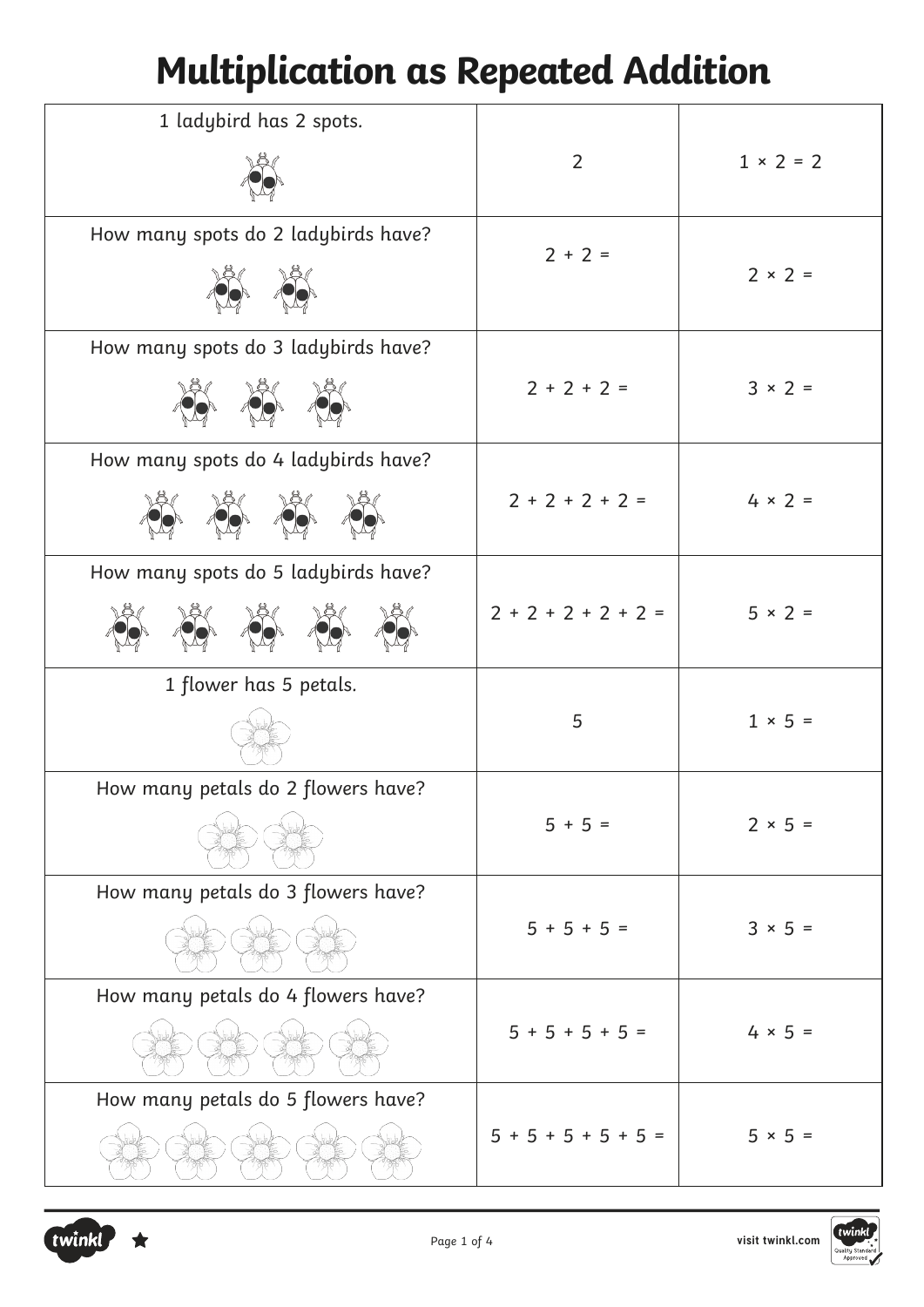## **Multiplication as Repeated Addition**

| 1 ladybird has 2 spots.             |                |                |
|-------------------------------------|----------------|----------------|
|                                     | $\overline{2}$ | $1 × 2 = 2$    |
| How many spots do 2 ladybirds have? | $2 + 2 =$      | $2 \times 2 =$ |
| How many spots do 3 ladybirds have? |                |                |
|                                     | $2 + 2 + 2 =$  |                |
| How many spots do 4 ladybirds have? |                |                |
|                                     | $=$            | $4 \times 2 =$ |
| How many spots do 5 ladybirds have? |                |                |
|                                     |                | $5 \times 2 =$ |
| 1 flower has 5 petals.              |                |                |
|                                     | 5              |                |
| How many petals do 2 flowers have?  |                |                |
|                                     | $5 + 5 =$      | $2 × 5 =$      |
| How many petals do 3 flowers have?  |                |                |
|                                     |                | $3 × 5 =$      |
| How many petals do 4 flowers have?  |                |                |
|                                     |                | $4 × 5 =$      |
| How many petals do 5 flowers have?  |                |                |
|                                     |                |                |

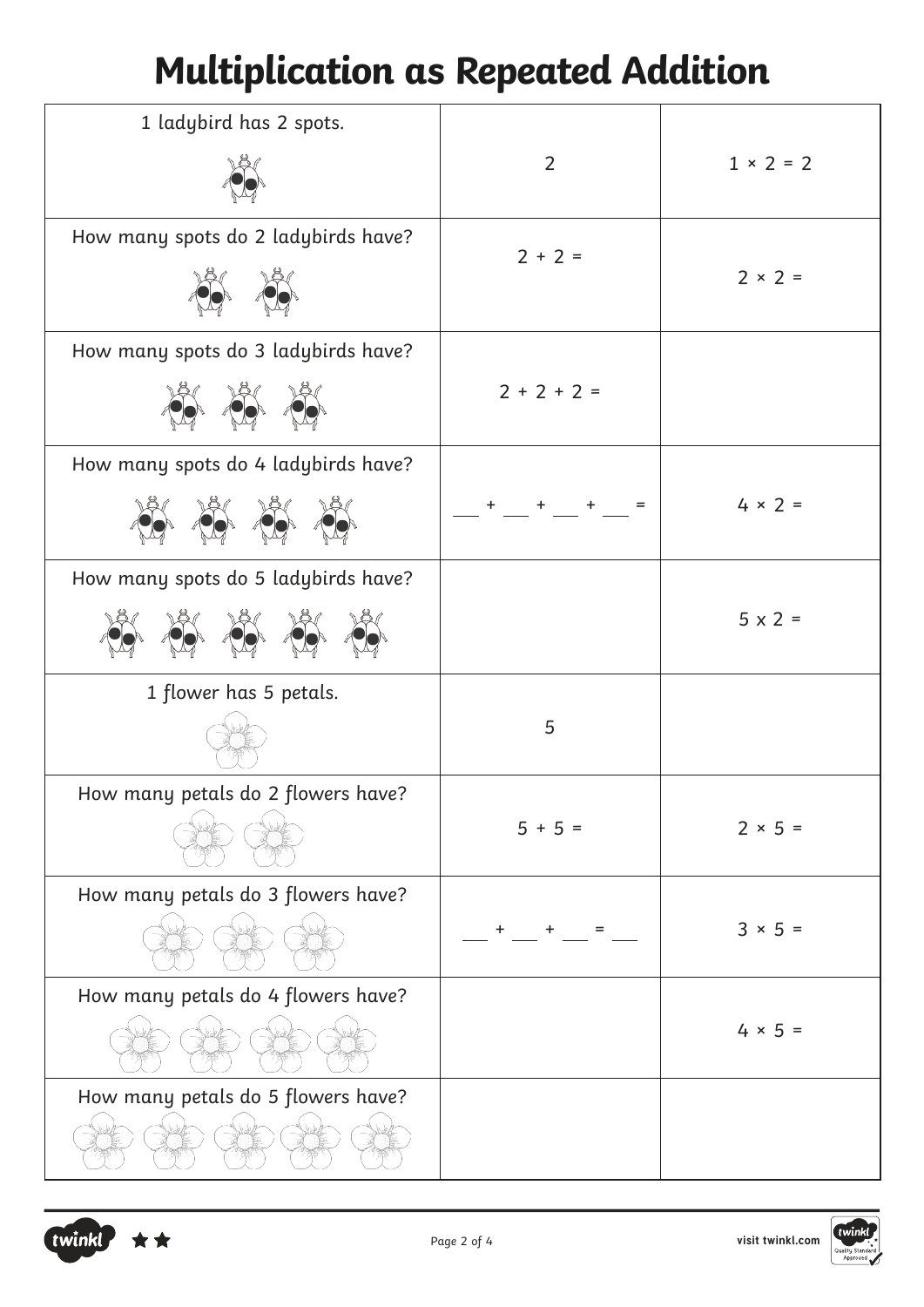## **Multiplication as Repeated Addition**

| 1 ladybird has 2 spots.             | $\overline{2}$ | $1 × 2 = 2$      |
|-------------------------------------|----------------|------------------|
| How many spots do 3 ladybirds have? | $2 + 2 + 2 =$  | $3 \times 2 =$   |
| How many spots do 5 ladybirds have? |                | ×                |
| 1 flower has 5 petals.              | 5              | $1 \times 5 = 5$ |
| How many petals do 4 flowers have?  |                |                  |
| How many petals do 3 flowers have?  |                |                  |
| A clover has 3 leaves.              | 3              | $1 \times 3 = 3$ |
| How many leaves do 2 clovers have?  |                |                  |
| How many leaves do 4 clovers have?  |                |                  |
| How many leaves do 5 clovers have?  |                |                  |